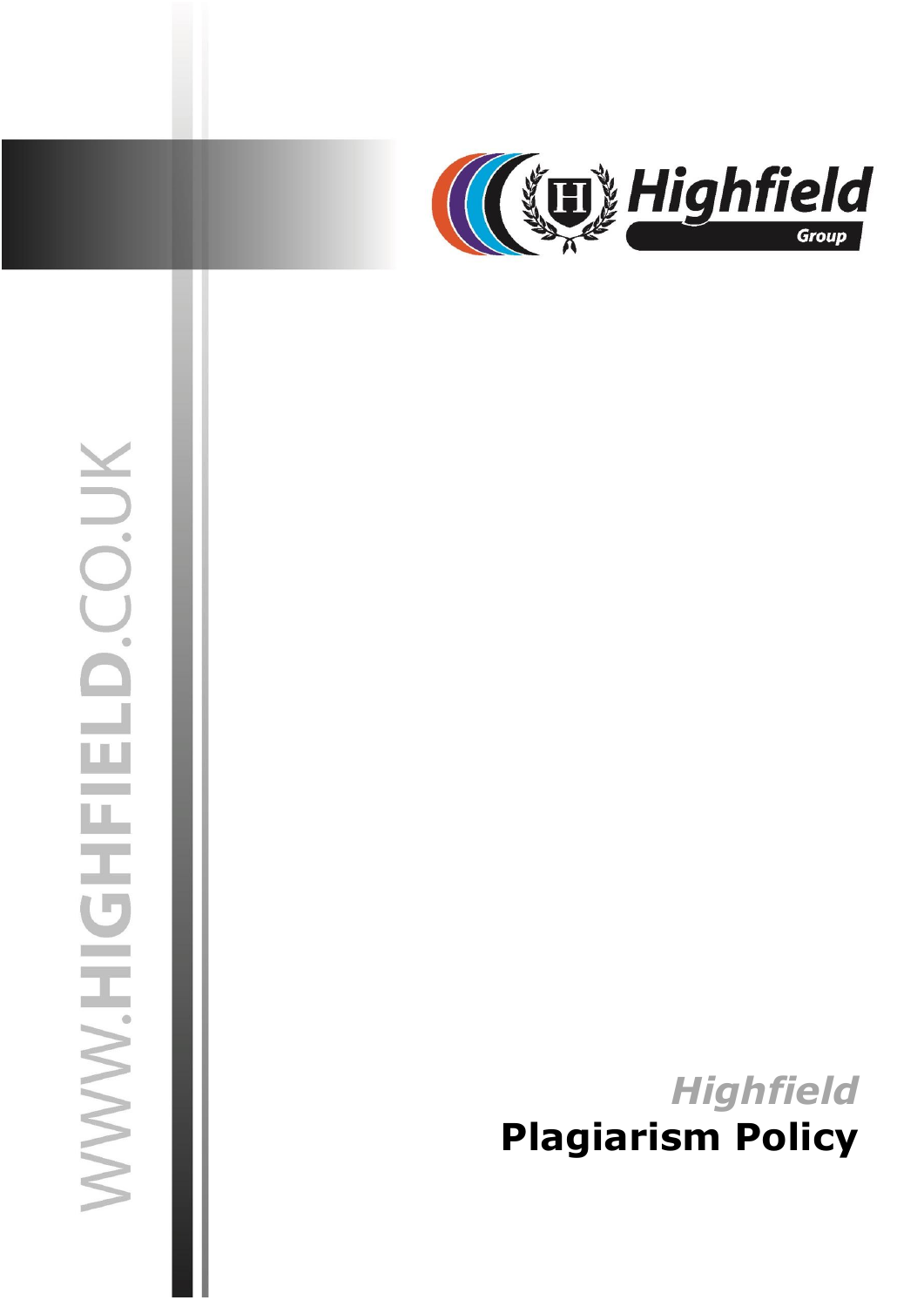

### 1. **Introduction**

- 1.1 This policy outlines Highfield's approach to identifying and managing cases of plagiarism and is aimed at Highfield Approved Centres as well as training providers and other organisations Highfield may work with for the provision of End-Point Assessment services ("EPA"). For ease of reference, all hereafter are collectively referred to as "Centres".
- 1.2 This policy applies to Highfield learners and apprentices. For ease of reference, all hereafter are collectively referred to as "learners".
- 1.3 Learners may be suspected of plagiarism if they:
	- 1.3.1 Submit work not completed by themselves;
	- 1.3.2 Use part of whole assignments of other, past or present, for completion of their own assignment;
	- 1.3.3 are deemed to be copying another's work under examination conditions;
	- 1.3.4 use content from other sources without due recognition.
- 1.4 Learners may stand accused of plagiarism by the following people:
	- 1.4.1 Examination Invigilator(s)/Assessor(s);
	- 1.4.2 Assignment marker(s);
	- 1.4.3 Highfield External Quality Support ("EQS");
	- 1.4.4 Highfield EPA Assessors;
	- 1.4.5 Optical Mark Recognition ("OMR") operator; and/or
	- 1.4.6 Assignment verifier (where applicable).
- 1.5 All cases of suspected plagiarism will be investigated by Highfield. Any required action deemed necessary to maintain the integrity of the qualifications/assessments will be taken. Centres will be informed in writing of the details of each case submitted.
- 1.6 Highfield takes allegations of plagiarism seriously and all reported incidents are stored confidentially at Highfield.

### 2. **Centre Procedures**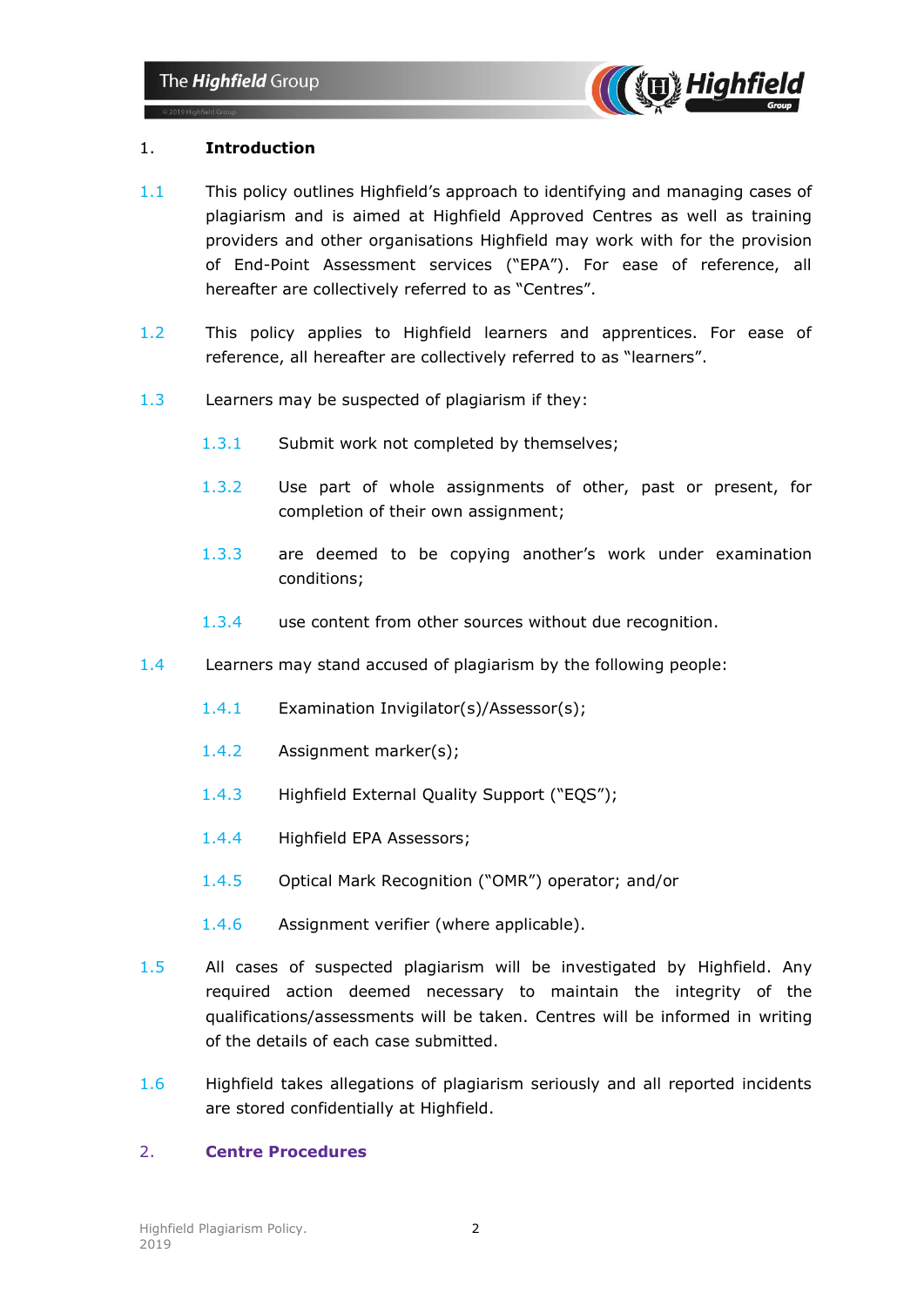

- 2.1 Centres are required to work proactively to help prevent cases of plagiarism. Centres can therefore be expected to:
	- 2.1.1 advise learners of examples of plagiarism and means of identification;
	- 2.1.2 advise learners of the consequences of plagiarism;
	- 2.1.3 advise Nominated Tutors and Assessors of examples of plagiarism; and
	- 2.1.4 ensure authenticity of assignments with close monitoring throughout the duration of the course.
- 2.2 Where Centres suspect cases of plagiarism, the following procedures should be followed:
	- 2.2.1 The Head of Centre should launch a full internal investigation into the allegations of suspected plagiarism in line with the Highfield Malpractice and Maladministration Policy.
	- 2.2.2 The Head of Centre should inform relevant stakeholders of the allegations and advise of actions needed to proceed.
	- 2.2.3 Upon completion of the internal investigation, the Centre should write a written report stating the nature of the allegation and details of the outcome of the internal investigation.
	- 2.2.4 The report must be signed by the Centre Contact as a declaration that the report content provides an accurate description of the incident. It is advised that all supporting materials are submitted to the Highfield Centre Support and Compliance Team with the report.
	- 2.2.5 In cases whereby Centre malpractice may exist, Centres should refer to Highfield Guidance for Malpractice and Maladministration available for download in the member's area of the website.
- 2.3 At all times, Centres must adhere to their Centre Agreement and all Highfield policies and procedures.

## 3. **Highfield Procedures**

3.1 Once Highfield receives the Head of Centre's report into the suspected case of plagiarism and believes there is a case for plagiarism, the following actions will be taken: